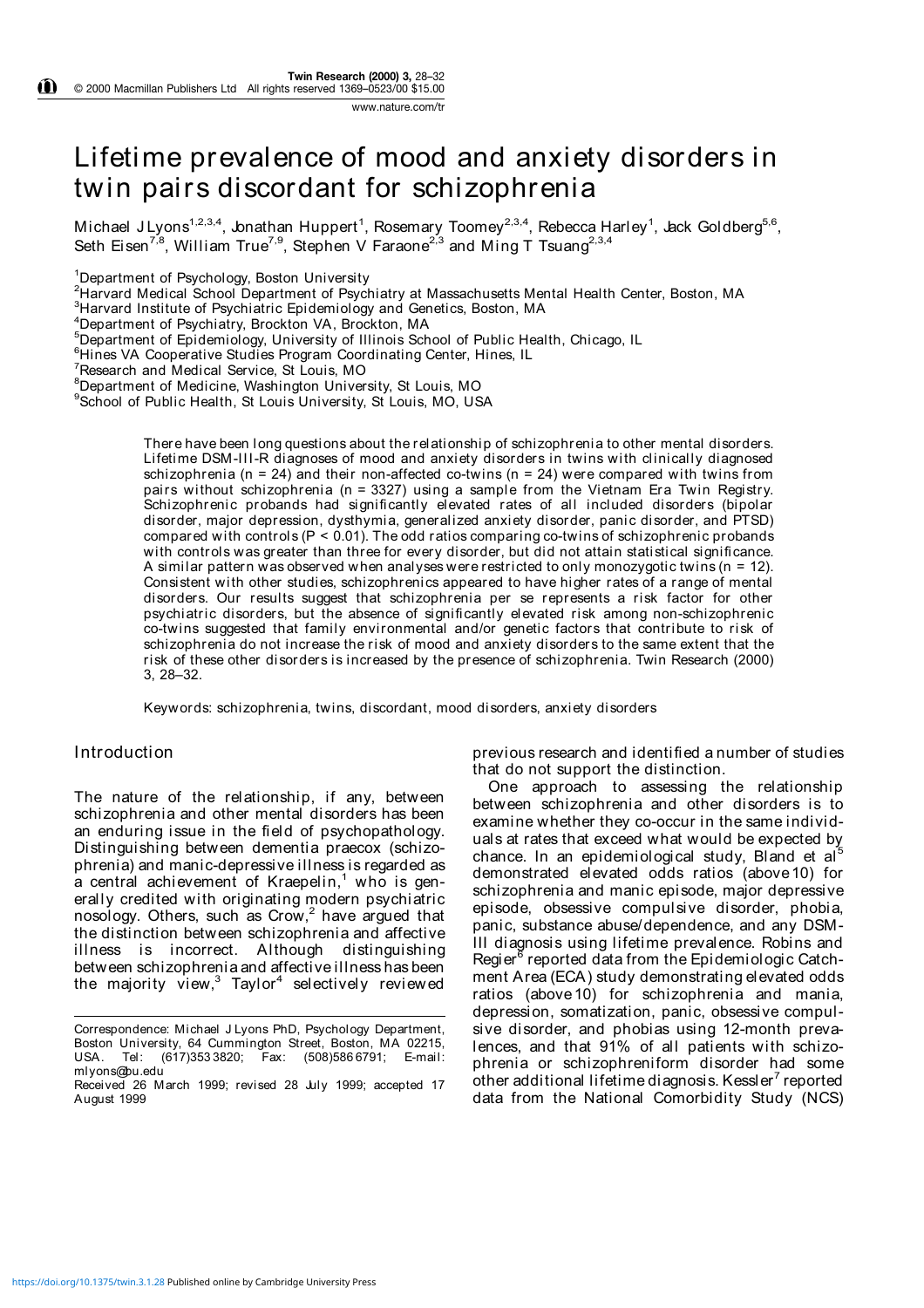demonstrating elevated odds ratios (above10) for non-affective psychoses (schizophrenia, schizoaffective, schizophreniform, atypical psychosis, delusional disorders, and psychotic disorder NOS), and major depression, bipolar I, generalized anxiety disorders, and panic disorder according to DSM-III R criteria and using 12-month prevalences. He also reported that 93% of all people with nonaffective psychoses have some other disorder during their lifetime. In conclusion, there appear to be elevated prevalences of comorbid major depressive episodes, panic disorder, and bipolar disorders in people diagnosed with schizophrenia across epidemiological studies.

There are several alternative mechanisms that might be responsible for the observed comorbidity between schizophrenia and these other mental disorders.<sup>8</sup> One possibility is an overlap between the environmental and/or genetic factors that make an individual vulnerable to schizophrenia and vulnerable to these other disorders. The examination of non-schizophrenic relatives presents the opportunity to determine if individuals who share genetic and environmental characteristics with the schizophrenic proband also display an elevated risk for the other disorders, even in the absence of schizophrenia.

Kendler et al<sup>9</sup> reviewed studies evaluating risk for various mental disorders in relatives of schizophrenics. They reported five studies showing no increased risk of affective illnesses, two demonstrating an increased risk, and one showing a decreased risk for affective illnesses in the relatives of individuals with schizophrenia. They also reported four studies demonstrating no increased risk for anxiety disorders, and one study reporting decreased risk. Since Kendler et al's review, we have identified four additional family studies using DSM-III-R or RDC criteria;<sup>3,9,10,11</sup> three studies reported no increases in risk for affective illness or anxiety disorders in relatives of schizophrenics, whilst the fourth (Maier) found an elevated risk for unipolar depression, but not bipolar disorder among first-degree relatives. Finally, a study of twins discordant for schizophrenia reported that none of 27 probands and their co-twins evidenced any any other AxisI disorder.<sup>12</sup>

If the same genetic and/or family environmental factors that impart risk for schizophrenia also impart risk for other mental disorders found to be co-morbid with schizophrenia, then the non-schizophrenic co-twins of schizophrenics might be particularly informative because they shared the same family environment with their schizophrenic twin and share either 50% of their genetic material with the schizophrenic twin in the case if dizygotic (DZ) twins or 100% of their genetic material in the case of monozygotic (MZ) twins. In this paper we report our

findings based on pairs of twins discordant for schizophrenia from the Vietnam Era Twin Registry.

#### Materials and methods

Participants were 6744 men from the Vietnam Era Twin (VET) Registry, which has been described elsewhere.<sup>13</sup> Of 10300 eligible individuals, 8169 (79.7%) were successfully interviewed by telephone following the granting of informed consent. This procedure for obtaining informed consent was approved by our university's institutional review board. The mean age of participants was 44.6 years.

Subjects were interviewed using the Diagnostic Interview Schedule Version III Revised (DIS-III-R), which yielded DSM-III-R diagnoses of mood and anxiety disorders. The psychosis section was not administered because we expected a low rate of schizophrenia in the overall sample and believed that the telephone format did not lend itself to the optimal identification of schizophrenia.

The presence of schizophrenia in probands was based on clinical diagnoses obtained from the Department of Veterans Affairs Patient Treatment Files (PTF). The PTF, a centralized computerized abstract of in-patient hospitalizations, is maintained by the Department of Veterans Affairs and includes International Classification of Disease (ICD) diagnostic codes. Diagnostic codes were assigned at the local hospital by trained personnel. The absence of schizophrenia in the non-schizophrenic co-twins was based on the absence of a PTF diagnosis and a negative response to a self-report questionnaire administered to Registry members by the National Heart, Lung and Blood Institute (NHLBI).

The PTF identified 12 monozygotic (MZ) and 12 dizygotic (DZ) twin pairs in which one twin had ICD-defined schizophrenia and the other twin had not. In 23 of these 24 pairs, the non-schizophrenic co-twin responded to the NHLBI questionnaire that he was not schizophrenic. In one pair, the nonschizophrenic co-twin did not respond to the NHLBI survey.

### Results

For the purposes of the primary data analyses, subjects were divided into three groups: a) 24 schizophrenic probands; b) 24 non-schizophrenic co-twins of the schizophrenic probands; and 3) 3327 subjects from pairs without schizophrenia. One twin was randomly selected from every pair in which both twins responded and neither had schizophrenia. Odds ratios compared both schizophrenic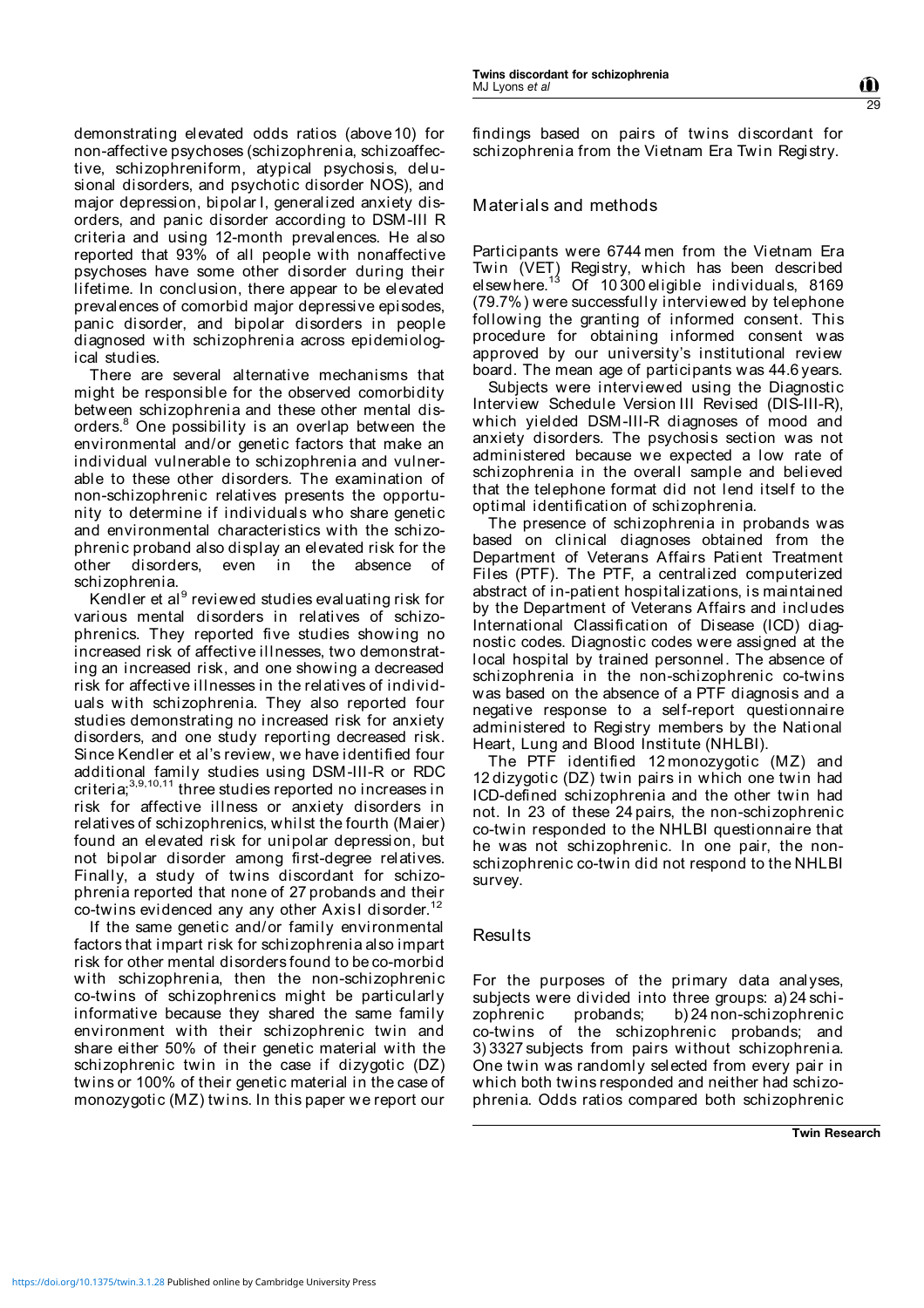probands and their co-twins to controls. Statistical significance was determined by a 99% confidence interval that did not include1. We selected the 99% confidence interval rather than the 95% confidence interval to avoid typeI error due to the relatively high number (24) of individual comparisons carried out.

Table1 includes lifetime prevalences in each group and odds ratios comparing both MZ and DZ schizophrenic probands and co-twins with controls. The odds ratios comparing participants with schizophrenia with controls was significant for every included disorder. Even the smallest odds ratio, 7.7 for major depression, was quite substantial. To evaluate the possibility that schizophrenia might increase the risk of experiencing trauma and thus be associated with elevated rates of PTSD, we examined prevalence of PTSD using only subjects who reported experiencing a qualifying trauma according to DSM-III-R. PTSD was more prevalent among traumatized individuals (controls = 18.4%; schizophrenic probands = 69.2%; non-schizophrenic co-twins = 27.3%), but the only significant comparison remained controls vs schizophrenic probands. Although all the odds ratios comparing co-twins of schizophrenics with controls was over 2, none reached statistical significance. The small number of subjects and relative infrequency of psychopathology in co-twins resulted in very broad 99% confidence intervals.

The non-affected co-twins from discordant MZ pairs are of special interest because they share all their genes with the schizophrenic proband. Therefore, we examined the 12 MZ co-twins of schizophrenics separately (see Table2). Similar to the results for the combined MZ and DZ analyses, the schizophrenic MZ probands were significantly more likely to have each one of the included mental disorder than were controls with the exception of bipolar disorder. None of the schizophrenic MZ probands received a diagnosis of bipolar disorder. Non-schizophrenic MZ co-twins did not differ significantly from controls for any disorder. However, every odds ratio was greater than 3.

Among the 24 schizophrenic probands, five had three or more additional disorders, three had two, nine had one, and seven had no additional disorders. Among the 24 non-schizophrenic co-twins, three had two or three disorders, three had one, and 18 had no psychiatric disorder.

Table 1 Prevalence of mood and anxiety disorders in controls, schizophrenic probands, and nonschizophrenic co-twins and odds ratios (with 99% confidence intervals) comparing both MZ and DZ twin schizophrenic probands and their co-twins with controls

| Disorder                     | Prevalences              |                                                    |                                                                      | Odds ratios<br>(99% confidence interval)           |                                                                      |
|------------------------------|--------------------------|----------------------------------------------------|----------------------------------------------------------------------|----------------------------------------------------|----------------------------------------------------------------------|
|                              | Controls<br>$(n = 3327)$ | MZ & DZ<br>schizophrenic<br>probands<br>$(n = 24)$ | MZ & DZ<br>nonschizophrenic<br>co-twins<br>of probands<br>$(n = 24)$ | MZ & DZ<br>schizophrenic<br>probands<br>$(n = 24)$ | MZ & DZ<br>nonschizophrenic<br>co-twins<br>of probands<br>$(n = 24)$ |
| Major depression             | 7.7%                     | 43.5%                                              | 17.4%                                                                | $7.7(2.5 - 24.1)$                                  | $2.1(0.5 - 8.8)$                                                     |
| Dysthymia                    | 1.5%                     | 12.5%                                              | 4.3%                                                                 | $8.2(1.4 - 41.0)$                                  | $2.6(0.1 - 27.5)$                                                    |
| Bipolar disorder             | 0.4%                     | 8.4%                                               | 4.2%                                                                 | $20.1(2.0-144.9)$                                  | $9.6(0.3 - 112.0)$                                                   |
| Generalized anxiety disorder | 1.0%                     | 21.7%                                              | 4.3%                                                                 | 26.0 (5.9–106.7)                                   | $4.3(0.1 - 46.1)$                                                    |
| Panic disorder               | 1.2%                     | 12.5%                                              | 4.2%                                                                 | $10.0(1.6 - 50.6)$                                 | $3.0(0.1 - 32.2)$                                                    |
| <b>PTSD</b>                  | 8.3%                     | 16.7%                                              | 5.3%                                                                 | $7.0(2.1 - 22.3)$                                  | $1.4(0.2 - 6.9)$                                                     |

Table 2 Prevalence of mood and anxiety disorders in controls, schizophrenic probands, and nonschizophrenic co-twins and odds ratios (with 99% confidence intervals) comparing only MZ twin schizophrenic probands and their co-twins with controls

| Disorder                     | Prevalences              |                                               |                                                                 | Odds ratios<br>(99% confidence interval)       |                                                                 |
|------------------------------|--------------------------|-----------------------------------------------|-----------------------------------------------------------------|------------------------------------------------|-----------------------------------------------------------------|
|                              | Controls<br>$(n = 3327)$ | MZ<br>schizophrenic<br>probands<br>$(n = 12)$ | MZ<br>nonschizophrenic<br>co-twins<br>of probands<br>$(n = 12)$ | MZ.<br>schizophrenic<br>probands<br>$(n = 12)$ | MZ<br>nonschizophrenic<br>co-twins<br>of probands<br>$(n = 12)$ |
| Major depression             | 7.7%                     | 50.0%                                         | 25.0%                                                           | $12.0(2.5 - 57.1)$                             | $4.0(0.6 - 22.3)$                                               |
| Dysthymia                    | 1.5%                     | 25.0%                                         | 8.3%                                                            | $12.9(3.2 - 127.8)$                            | $6.0(0.2 - 68.3)$                                               |
| Bipolar disorder             | $0.4\%$                  | $0.0\%$                                       | 8.3%                                                            |                                                | $23.1(0.7 - 305.4)$                                             |
| Generalized anxiety disorder | 1.0%                     | 25.0%                                         | 8.3%                                                            | $33.3(4.8 - 200.8)$                            | $9.1(0.3 - 106.9)$                                              |
| Panic disorder               | 1.2%                     | 16.7%                                         | 8.3%                                                            | 16.4 (1.6-120.1)                               | $7.5(0.2 - 86.8)$                                               |
| <b>PTSD</b>                  | 8.3%                     | 50.0%                                         | 25.0%                                                           | $11.1(3.0 - 68.0)$                             | $3.7(0.6 - 20.5)$                                               |

**Twin Research**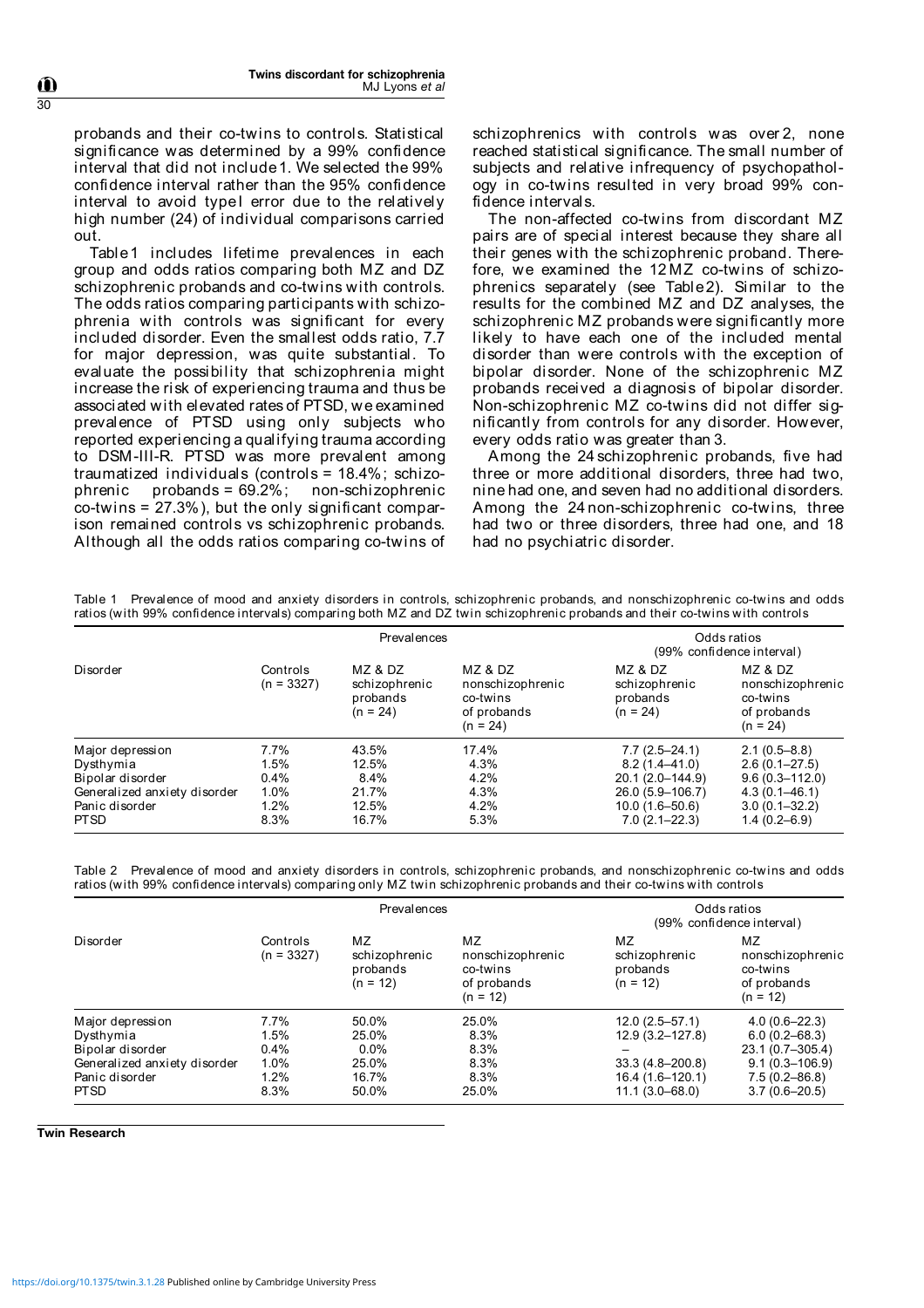# Discussion

Subjects with schizophrenia were significantly more likely to be diagnosed with a range of mood and anxiety disorders than controls, whilst their co-twins were not. These results suggest that schizophrenia per se may be a risk factor for mood and anxiety disorders, ie schizophrenia may impart a risk for the development of other disorders. However, equally consistent with the observed pattern is the possibility that the occurrence of an anxiety or mood disorder could precipitate the onset of schizophrenia in vulnerable individuals. Cassano et al<sup>1</sup> have suggested that observed comorbidity might be more artifactual than substantive. Symptoms used to arrive at a diagnosis of a mood or anxiety disorder in an individual with schizophrenia could reflect nonspecific by-products of psychosis rather than additional, distinct disorders. Apparent comorbidity might also reflect imprecise specification of symptoms for psychosis and the other disorders, as well as reflecting the effects of treatment and information bias.

The absence of significantly elevated risk among non-schizophrenic co-twins suggests that the genetic and family environmental factors that contribute to the risk of schizophrenia do not strongly influence the risk of mood and anxiety disorders in the absence of schizophrenia. These data are consistent with the view that mood and anxiety disorders are not in a genetic spectrum with schizophrenia. However, these results from the non-schizophrenic co-twins should be viewed with considerable caution because, whilst none of the odds ratios comparing non-schizophrenic co-twins of schizophrenic probands with controls was statistically significant, all were greater than 1 and five of the six were greater than 2.

When MZ twins alone were compared with controls, the odds ratios for co-twins were higher, but not significantly so, than in the combined MZ plus DZ analyses. Although it is tempting to speculate about these odds ratios, it is important to remember that four of the six odds ratios that were calculated reflect a single case of the disorder among the MZ co-twins and none of the odds ratios is based on more than three cases among the MZ co-twins.

There are several limitations of this study. Whilst diagnoses of mood and anxiety disorders were based on structured diagnostic interviews, the PTF diagnoses of schizophrenia (although based on the ICD) were not based on standardized data collection methods. An unknown number of VET twins may have schizophrenia, but could not be included in this study because they never received treatment at a VA facility. However, the chronic and debilitating nature of schizophrenia makes it more likely that

veterans with schizophrenia will receive treatment at a VA facility than will veterans with less serious mental disorders. Failure to be identified in the PTF as a schizophrenic is not strong evidence that the individual is not affected. However, co-twins were classified as non-schizophrenics according to the NHLBI study as well as PTF data; in 23 of 24 pairs the co-twin reported that he had never received a diagnosis of schizophrenia. Twin pairs that are discordant for schizophrenia may be different from twin pairs that are concordant for schizophrenia,<sup>1</sup> so this sample may not be representative of all cases of schizophrenia. The relatively small number of schizophrenia-discordant pairs and low prevalences of mood and anxiety disorders resulted in broad confidence intervals, which while not significant for comparisons involving non-schizophrenic co-twins, did include substantial associations within the confidence intervals. The lack of statistical significance in analyses involving co-twins, while not providing evidence for a familial relationship between these disorders and schizophrenia, should not be viewed as providing strong evidence against such an association. The strongest conclusions regarding these results involve the significantly elevated rates of mood and anxiety disorders among schizophrenics; conclusions regarding co-twins must be viewed as tentative. The fact that odds ratios for the other disorders were significant for the schizophrenic twins suggests that having schizophrenia is associated with an increased risk of these other disorders above and beyond any familial vulnerability that might be common to schizophrenia and anxiety or mood disorder.

### Acknowledgements

Supported by NIH grants DA04604 and AA10586 and the Department of Veterans Affairs Health Services Research and Development Service (Study 992). Department of Veterans Affairs Health Services and Development Service: Chief Research and Development Officer, John R Feussner MD; Administrative Officer, Janet Gold. Cooperative Studies in Health Services: Program Manager, Charles Welch III PhD; Health Services Research & Development: Deputy Director, Shirley Meehan MBA, PhD; Hines VA Cooperative Studies Program Coordinating Center, Vietnam Era Twin Registry: Director, Willian G Henderson PhD; Registry Coordinator, Mary Ellen Vitek; Programmer, Kenneth Bukowski; Statistical Assistant, Mary Biondic; Vietnam Era Twin Registry Advisory Committee: Theodore Colton ScD, Ralph Paffenbarger MD, Walter Nance MD, Myrna Weissman PhD, Roger Williams MD. Drs Irving Gottesman and Jag Khalsa also made

31